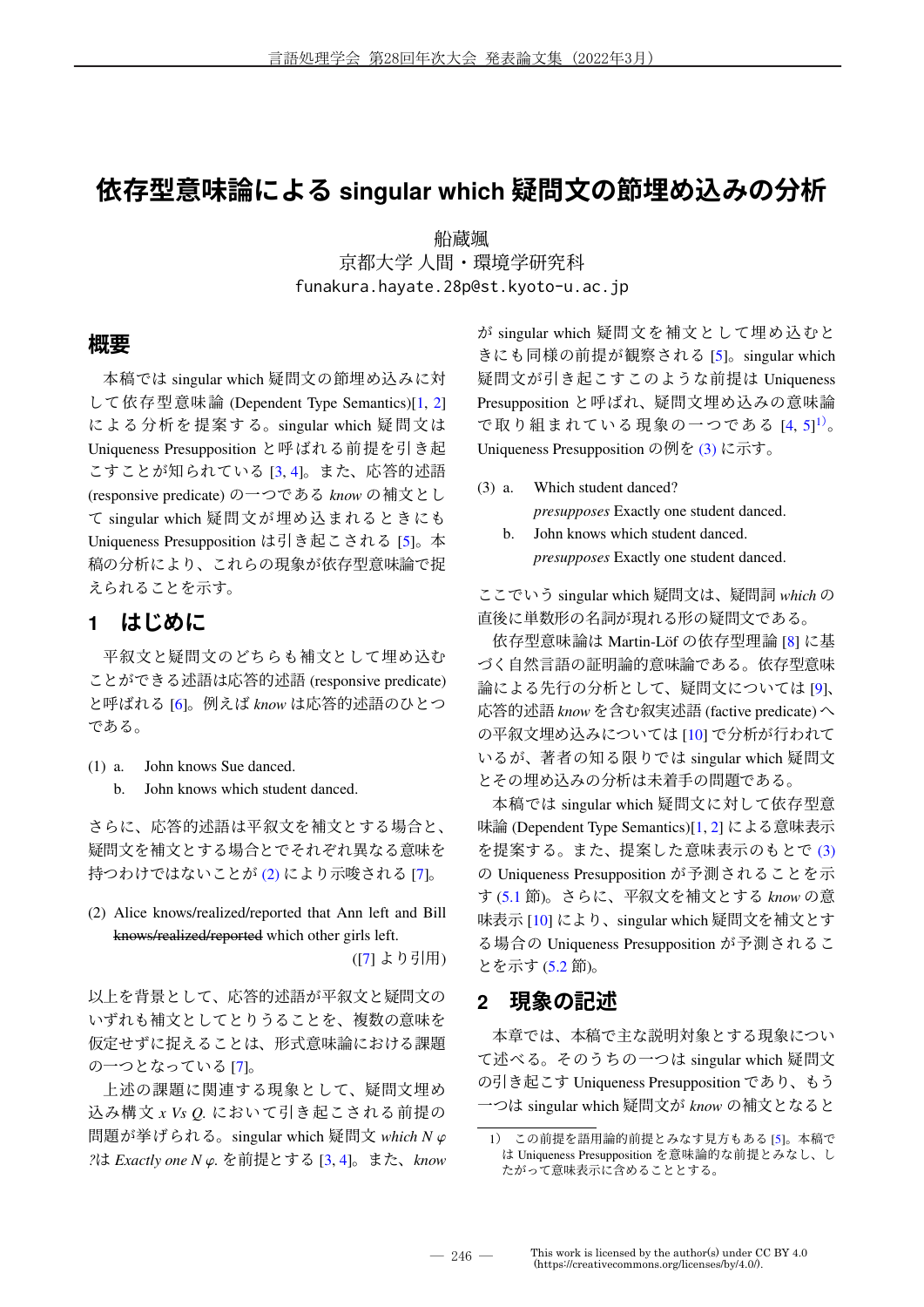きに尚も観察される Uniqueness Presupposition であ る。

### **2.1 singular which 疑問文の前提**

singular which 疑問文 *which N*  $\varphi$  ?は *Exactly one N*  $\varphi$ . を前提とする [3, 4]。

#### **??** Which student danced?

*presupposes* Exactly one student danced.

1 章でも述べた通り、この前提は Uniqueness Presupposition と呼ばれ、以下では UP と略記する。

## **2.2 叙実述語への疑問文埋め込みによる 前提**

上に述べた UP は叙実述語への疑問文埋め込み *x knows which N*  $\varphi$ *.* においても観察される [5]。次に 示すように、*x knows which N*  $\varphi$ *.* は *Exactly one student danced.* を含意する。

(4) John knows which student danced. *entails* Exactly one student danced.

さらに (4) の後件 *Exactly one student danced.* は、否 定、疑問、条件文の前件といった構文のもとでも含 意される。すなわち次が成り立つ。

- (5) a. John doesn't know which student danced.
	- b. Does John know which student danced?
	- c. If John knows which student danced, that's a problem.

*entails* Exactly one student danced.

このように否定、疑問、条件文の前件といった構文 のもとでも含意が保たれる現象を投射 (projection) と いい、投射が起こるような含意を特別に前提という  $[11]$ 。以上から *Exactly one N*  $\varphi$ *.* は *x knows which N*  $\varphi$ *.* の前提である。

平叙文の叙実述語への埋め込み構文においても同 様の前提が観察される [12]。その例を次に示す。

#### (6) John knows that Sue danced.

*presupposes* Sue danced.

以上から、singular which 疑問詞の意味論には少な くとも以下のことが求められる。

1. singular which 疑問文の UP を予測する

2. *know* が 平 叙 文 を 補 文 と す る 構 文 *x knows [declarative].* と、疑問文を補文とする構文 *x knows [interrogative].* それぞれの前提を、*know* に 複数の意味を仮定せずして予測する

## **3 依存型意味論**

本章では依存型意味論の理論的基礎である依存型 理論の基本的なアイデアを述べ、その後に依存型意 味論に固有の特徴の一つである未指定項による前提 の取り扱いについて述べる。

#### **3.1 依存型理論**

依存型理論は単純型理論に対して Π 型、Σ 型など を加えたものであり、大きな特徴の一つとして、型 の中に項が現れることができる。また、それぞれの 型の意味は推論規則によって与えられる。本稿で用 いる型の推論規則は付録に掲載している。

カリー・ハワード対応により、型は命題、項は命 題の証明と同一視できる。型と命題の対応関係の一 部を表 1 に示す。ただし、Σ 型の表記として依存型 ■ こス:(ニン) 。 ,こ,ここ、<br>意味論に固有の表記 │ *x* : *A*  $B(x)$ ī を用いている $2$ )。

| <b>表1</b> 型と命題の対応                           |                         |  |  |  |  |  |  |
|---------------------------------------------|-------------------------|--|--|--|--|--|--|
| 依存型意味論における型 対応する命題                          |                         |  |  |  |  |  |  |
| $(\Pi x : A)B(x)$                           | $(\forall x \in A)B(x)$ |  |  |  |  |  |  |
| $A \rightarrow B$                           | $A \supset B$           |  |  |  |  |  |  |
| $\begin{bmatrix} x:A \\ B(x) \end{bmatrix}$ | $(\exists x \in A)B(x)$ |  |  |  |  |  |  |
| $A \times B$                                | $A\&B$                  |  |  |  |  |  |  |

依存型意味論では、自然言語の意味表示に依 存型理論の型を用いる。また、統語論として典型 的には組み合わせ範疇文法 (Combinatory Categorial Grammar)[13] が採用され、これは本稿でも同様であ る。

### **3.2 未指定項**

依存型意味論は上述のような性質を備える依存型 理論に対して、前提・照応を表現する演算子として 未指定項 @  $_i$ を導入する。  $i$ は自然数であり、複数の 未指定項を区別するための添字である。依存型意味 論においては、前提は文の意味表示に対する型検査 を通して予測される。

 $\overline{2)}$  依存型意味論では Π 型の表記として  $(x : A) \rightarrow B(x)$  がし ばしば用いられるが、本稿ではスペースの都合により [8] の 表記  $(\Pi x : A)B(x)$ を用いる。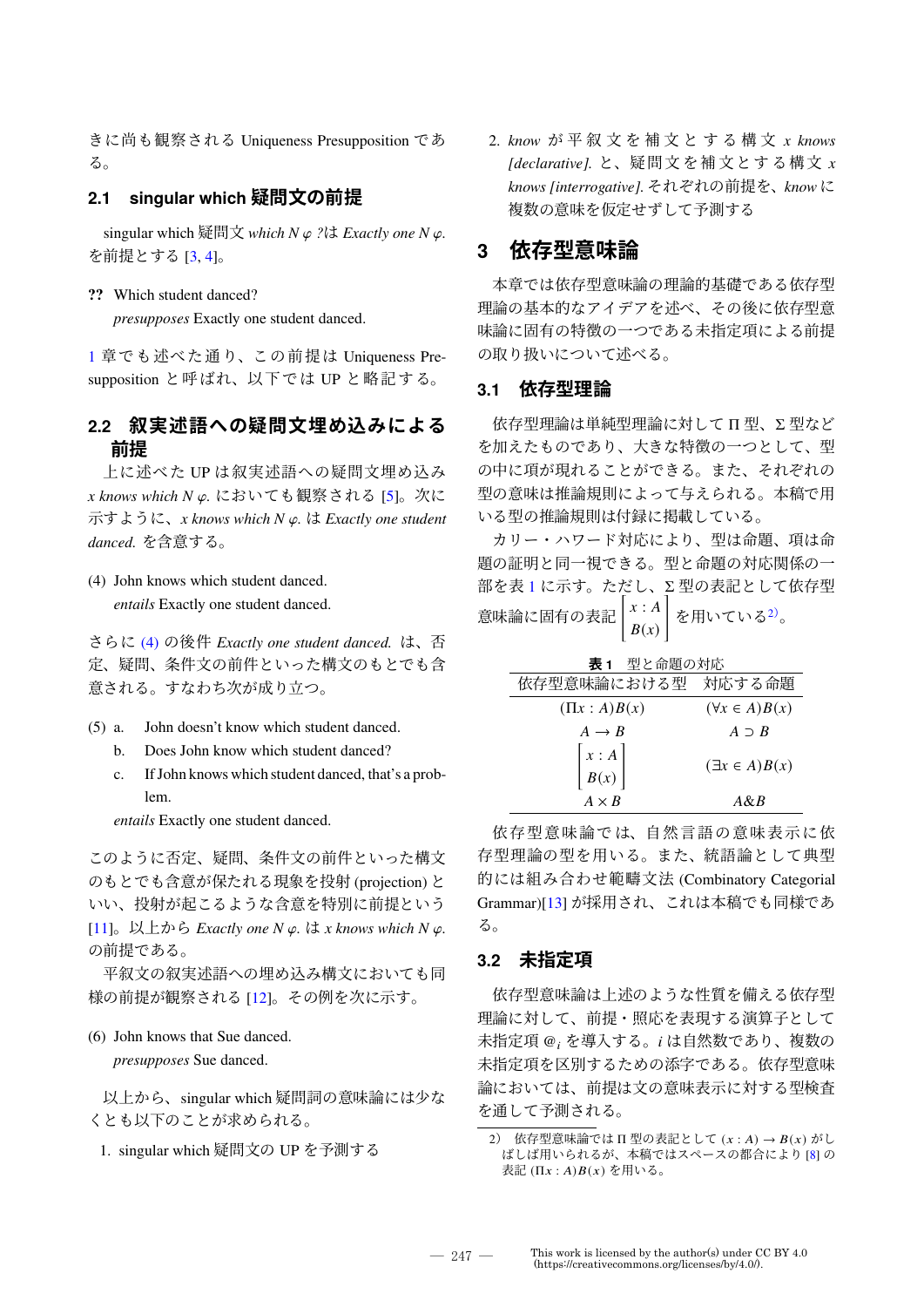|            |                                                                                      |                                                                          |                                                                                                              | that<br>$\bar{S}/S$ :                                                                                | Sue danced                     |                                             |                       |
|------------|--------------------------------------------------------------------------------------|--------------------------------------------------------------------------|--------------------------------------------------------------------------------------------------------------|------------------------------------------------------------------------------------------------------|--------------------------------|---------------------------------------------|-----------------------|
|            |                                                                                      |                                                                          |                                                                                                              |                                                                                                      | S:                             |                                             |                       |
|            |                                                                                      | knows                                                                    |                                                                                                              | $\lambda P.P$                                                                                        | $\lambda c \cdot d(sue)$       |                                             |                       |
|            | John                                                                                 | $(S\backslash NP)/\bar{S}$ :                                             |                                                                                                              |                                                                                                      | $\bar{S}$                      |                                             |                       |
|            |                                                                                      | $\lambda p. \lambda x. \lambda c.$ <b>kn</b> $(x)(pc)(@_ic)$             |                                                                                                              |                                                                                                      | $\lambda c \cdot d(sue)$       |                                             |                       |
|            | NP:                                                                                  |                                                                          | $S\backslash NP$                                                                                             |                                                                                                      |                                |                                             |                       |
|            | john<br>$\lambda x.\lambda c.\mathbf{kn}(x)(\mathbf{d}(sue))(\mathcal{Q}_ic)$        |                                                                          |                                                                                                              |                                                                                                      |                                |                                             |                       |
|            |                                                                                      | S:                                                                       |                                                                                                              |                                                                                                      |                                |                                             |                       |
|            | $\lambda c.$ <b>kn</b> $(john)$ <b><math>(d(sue))</math></b> $(\mathcal{Q}_i c)$     |                                                                          |                                                                                                              |                                                                                                      |                                |                                             |                       |
|            |                                                                                      | John knows Sue danced. の意味表示導出<br>図 1                                    |                                                                                                              |                                                                                                      |                                |                                             |                       |
| (CON)      | $\mathbf{kn}:$ Entity $\rightarrow (\Pi P : \text{type})(P \rightarrow \text{type})$ | (CON)<br>$iohn:$ Entity                                                  | (CON)<br>$sue$ : Entity                                                                                      | (CON)                                                                                                | $d:$ Entity $\rightarrow$ type |                                             |                       |
| $( \Pi E)$ | $\text{kn}(john) : (\Pi P : type)(P \rightarrow type)$                               |                                                                          | $( \Pi E)$                                                                                                   | $\mathbf{d}(sue)$ : type                                                                             |                                | $\mathcal{Q}_i : \delta \rightarrow d(sue)$ | - (1)<br>$c : \delta$ |
|            |                                                                                      | $\text{kn}(john)(\text{d}(sue)) : \text{d}(sue) \rightarrow \text{type}$ |                                                                                                              |                                                                                                      |                                | $\mathcal{Q}_i c$ : d(sue)                  |                       |
|            |                                                                                      |                                                                          |                                                                                                              |                                                                                                      |                                |                                             |                       |
|            |                                                                                      |                                                                          |                                                                                                              |                                                                                                      |                                |                                             |                       |
|            | $( \Pi E)$                                                                           | $( \Pi E)$<br>$(\Pi I)$<br>.                                             | $\overline{\lambda c.\text{kn}(john)(\text{d}(sue))(\mathcal{Q},c)}:\delta \to \text{type}$<br>ᅕᇏᇿᆠᆖᅠᇮᅠᇂᅖᄔᄾᆂ | $\overline{\mathbf{kn}(john)}(\mathbf{d}(sue))(\textcolor{red}{@}i\textcolor{red}{c}):\textsf{type}$ | $( \Pi E)$<br>(1)              |                                             |                       |

**図 2** 意味表示 (8) の型検査

例として、叙実述語が平叙文を補文とするときの 前提 (7) の依存型意味論による予測 [10] について述 べる。

(7) John knows Sue danced.

*presupposes* Sue danced.

組み合わせ範疇文法 (CCG) による図 1 の導出によ り、(7) の前件 *John knows Sue danced.* には次の意味 表示が与えられる。

#### (8)  $\lambda c.\mathbf{kn}(iohn)(\mathbf{d}(sue))$  ( $@_ic$ )

依存型意味論では、文、すなわち CCG カテゴリが  $S$ である表現の意味表示は $\delta \rightarrow$  type という型を持つ ことが要求される。この条件は文の felicity condition と呼ばれる [1]。意味表示 (8) が felicity condition を 満たすことの証明は図 2 の通りである。この証明で は次の (9) が閉じていない葉として残っている。

 $(9) \ @i : \delta \rightarrow \mathbf{d}(sue)$ 

付録の規則 (@ $F$ ) より、(9) を証明するためには先 行する談話の証明から **d**() の証明、つまり、*Sue danced.* の証明を構成しなければならない。以上の 手続きにより、前提推論 (7) が成り立つことが予測 される。

## **4 依存型意味論における singular which 疑問詞の分析**

**4.1 叙実述語への疑問文埋め込みによる 前提**

singular which 疑問詞に対して、次の意味表示を提 案する。

(10)  $\lambda p \cdot \lambda q \cdot \lambda c \cdot q \bigg(\pi_1$  $\left( \textcircled{a}_i c \text{::} \left[ \begin{smallmatrix} x : \textbf{Entity} \\ (p(x)(c) \times q(x)(c) \times \\ (\Pi \textbf{y} : \textbf{Entity})(p(\textbf{y})(c) \times q(\textbf{y})(c) \\ \rightarrow (\textbf{y} =_{\textbf{Entity}} x))) \end{smallmatrix} \right] \right)$ 

(10) に現れる @ c :: A という形の項は型アノテー ション (type annotation) と呼ばれ、項 @ ic の持つ型 が A であるとあらかじめ指定する際に用いられる。

図 3 の導出木により、singular which 疑問文 (11-a) の意味表示として (11-b) が得られる。

(11) a. Which student denced?  
\nb. 
$$
\lambda c \cdot d \left( \pi_1 \begin{pmatrix} x : \text{Entity} \\ \text{(s(x) × d(x) × d(x))} \\ (\text{IIy} : \text{Entity}) (\text{s(y) × d(y))} \\ \rightarrow (\text{y} = \text{Entity} x))) \end{pmatrix} \right)
$$

この表示により、2章で提示した事実が説明され ることを次章にて示す。

## **5 分析の経験的な検証**

#### **5.1 singular which 疑問文の前提**

本節では、singular which 疑問文の UP が本稿の分 析により予測されることを示す。

singular which 疑問文の意味表示 (11-b) が felicity condition を満たすことは図 4 により示される。この 証明では次の (12) が閉じていない葉として残って いる。

(12) 
$$
\mathcal{Q}_i : \delta \to \left[ \begin{array}{c} x : \text{Entity} \\ (\Pi y : \text{Entity}) (\mathbf{s}(y) \times \mathbf{d}(y) \to x =_{\text{Entity}} y) \end{array} \right]
$$

3.2 節での議論と同様に、(11-b) が felicity condition を満たすためには、先行する談話の証明から *Exactly one student danced.* の証明を構成しなければならな い。以上のようにして、singular which 疑問文の UP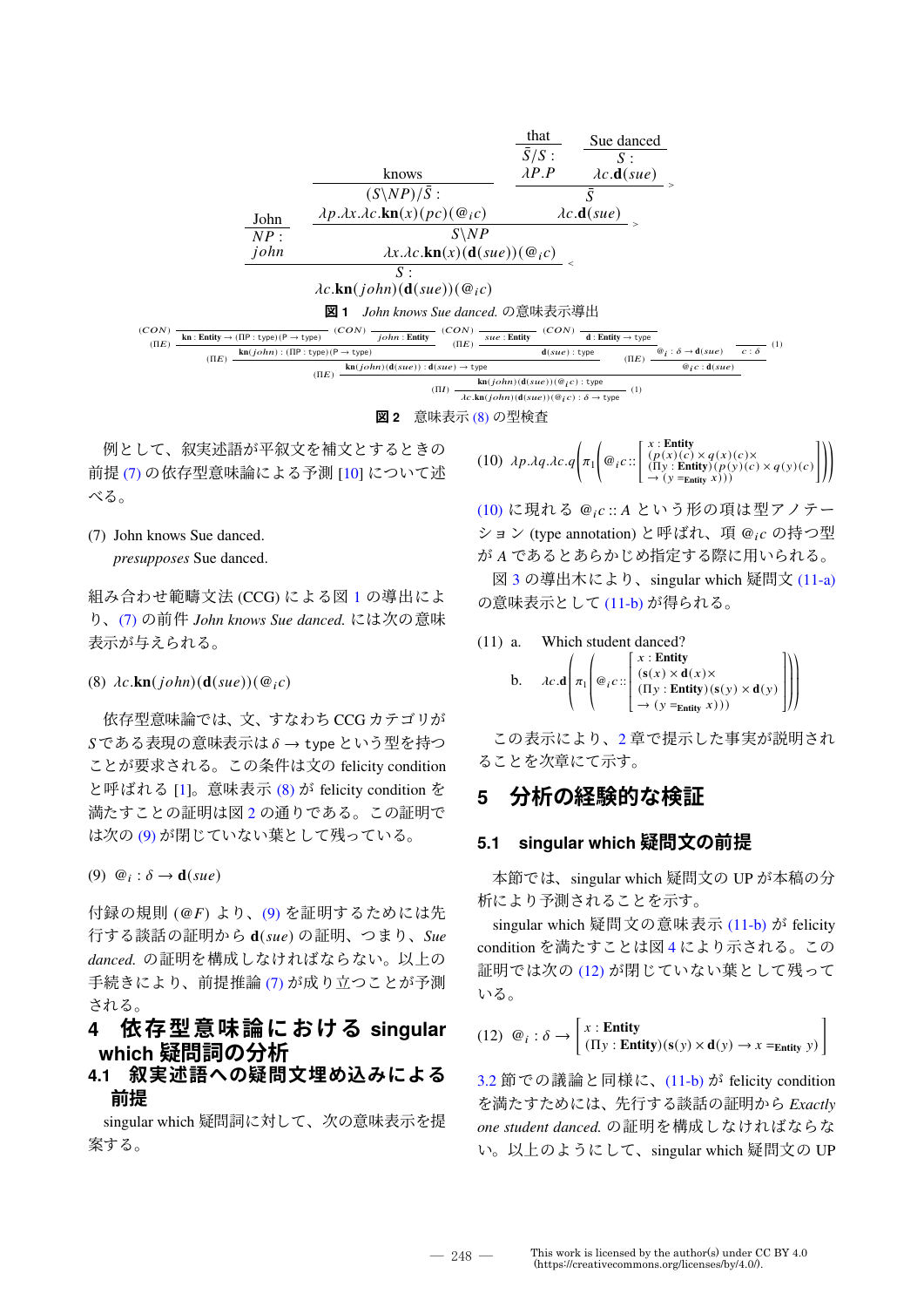

が予測される。

## **5.2 叙実述語への疑問文埋め込みによる 前提**

本節では次の前提推論が、本稿の提案により予測 されることを示す。

(13) John knows which student danced.

*presupposes* Exactly one student danced.

(13) の前件 *John knows which student danced.* の意味 表示として次の (14) が得られる。

(14) 
$$
\text{kn}(john) \left( \text{d} \left( \pi_1 \left( \text{Q}_{iC} \right) : \left[ \text{SUS}(x) \times \text{d}(x) \times \text{d}(y) \right] \right) \right) \right) (\text{Q}_{iC})
$$

平叙文埋め込みの場合 (図 2) と同様に、**kn** の第二引 数は型 type を持たなければならない。したがって 次が成り立つ必要がある。

(15) 
$$
\mathbf{d} \left( \pi_1 \left( \omega_i c : : \begin{bmatrix} x : \text{Entity} \\ (s(x) \times d(x) \times d(x)) \\ (\Pi y : \text{Entity}) (s(y) \times d(y) \\ \to (y = \text{entity } x))) \end{bmatrix} \right) : \text{type}
$$

(15) を示す証明は図 4 の部分証明図であることか ら、この場合にも (12) が閉じていない前提として 残る。したがって、(14) が felicity condition を満たす には、先行する談話の証明から *Exactly one student danced.* の証明を構成しなければならない。以上の ようにして、*know* への疑問文埋め込みによる UP が 予測される。

## **6 おわりに**

本稿では singular which 疑問文に対して依存型意 味論による意味表示を提案した。本稿で与えた意味 表示の下では、singular which 疑問文の UP を自然に 予測することができる。また、*know* が singular which 疑問文を補文とする場合の UP を、平叙文を補文と する *know* と共通の意味表示の下で予測することが できる。これは、平叙文と補文とする *know* と、疑 問文を補文とする *know* が共通の意味を持つという 仮説に沿うものである。

singular which 疑問文以外の which 疑問文へと分析 を拡張することは今後の課題の一つである。本稿で は応答的述語の一つである *know* に関係する前提現 象を議論の対象としている。応答的述語の意味論 へ向けたその他の課題として、例えば Predicates of relevance と呼ばれる述語 (*care*, *matter* など) の前提パ ターン [14] がある。これらの述語には、補文が平叙 文であるときに引き起こされる前提が、補文が疑問 文であるときには観察されないという特徴がある。 こうした述語を依存型意味論により捉えることも今 後取り組むべき課題である。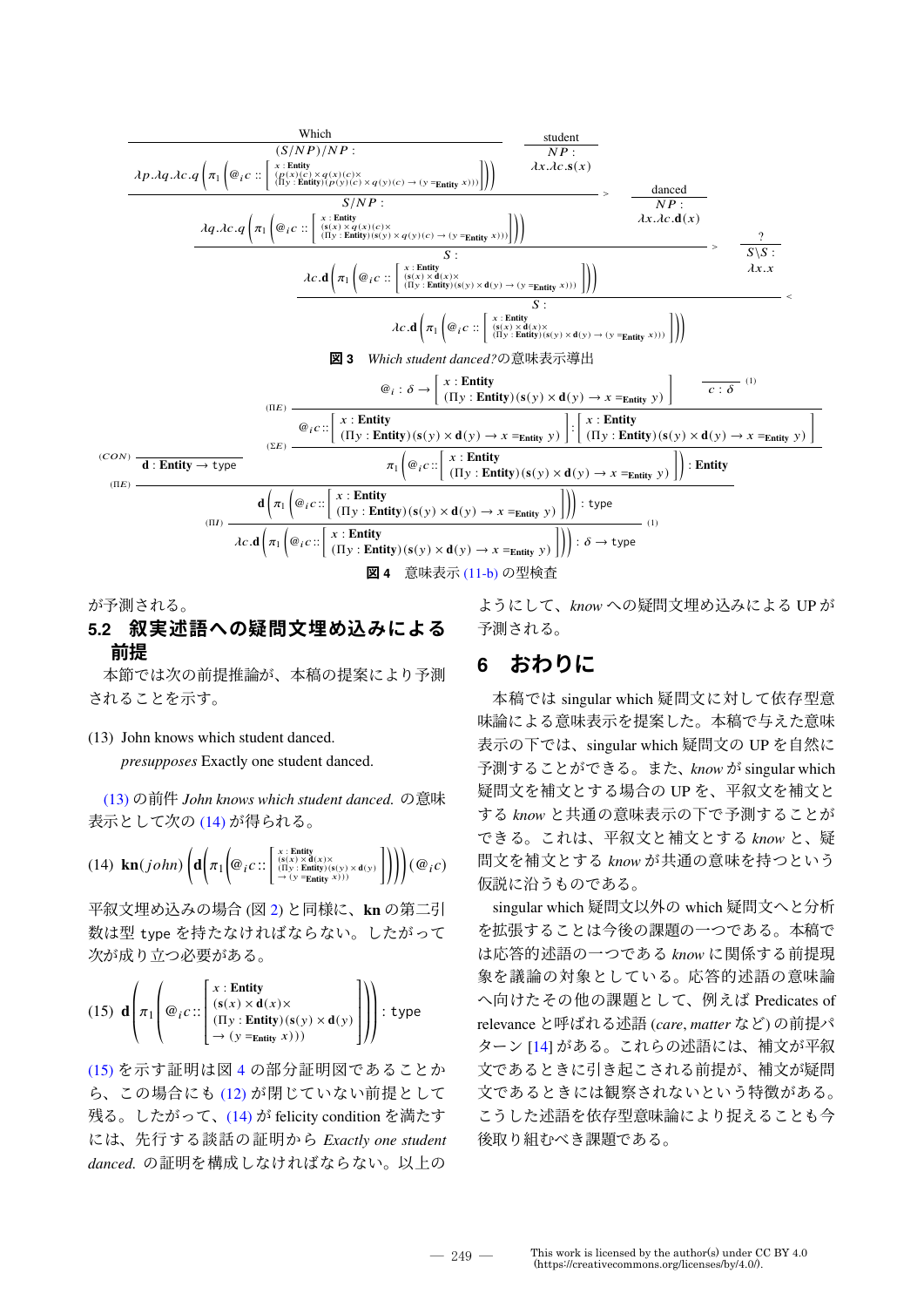## **謝辞**

本稿執筆を通して複数回にわたって議論していた だいた京都大学人間・環境学研究科の櫻川貴司准教 授に感謝いたします。

# **参考文献**

- [1]Bekki Daisuke. Representing anaphora with dependent types. In *International conference on logical aspects of computational linguistics*, pp. 14–29. Springer, 2014.
- [2]Bekki Daisuke and Mineshima Koji. Context-passing and underspecification in dependent type semantics. In *Modern perspectives in type-theoretical semantics*, pp. 11–41. Springer, 2017.
- [3]Duží Marie and Číhalová Martina. Questions, answers, and presuppositions. *Computación y Sistemas*, Vol. 19, No. 4, pp. 647–659, 2015.
- [4]Dayal Veneeta. *Locality in Wh-quantification: Questions and relative clauses in Hindi*. Kluwer Academic Publishers, 1996.
- [5]Uegaki Wataru. The existential/uniqueness presupposition of wh-complements projects from the answers. *Linguistics and Philosophy*, Vol. 44, No. 4, pp. 911–951, 2021.
- [6]Lahiri Utpal. *Questions and Answers in Embedded Contexts*. Oxford University Press UK, 2001.
- [7]Uegaki Wataru. The semantics of question-embedding predicates. *Language and Linguistics Compass*, Vol. 13, No. 1, p. e12308, 2019.
- [8]Martin-Löf Per. *Intuitionistic Type Theory*. Bibliopolis, 1984.
- [9]Watanabe Kazuki, Mineshima Koji, and Bekki Daisuke. Questions in dependent type semantics. In *Proceedings of the Sixth Workshop on Natural Language and Computer Science*, pp. 23–33, Gothenburg, Sweden, May 2019. Association for Computational Linguistics.
- [10]Tanaka Ribeka, Mineshima Koji, and Bekki Daisuke. Factivity and presupposition in dependent type semantics. *Journal of Language Modelling*, Vol. 5, No. 2, p. 385–420, 2017.
- [11]*The Cambridge Handbook of Formal Semantics*. Cambridge Handbooks in Language and Linguistics. Cambridge University Press, 2016.
- [12]Wilson Deirdre. Presuppositions on factives. *Linguistic Inquiry*, Vol. 3, No. 3, p. 405–10, 1972.
- [13]Steedman Mark. *The syntactic process*, Vol. 24. MIT press Cambridge, MA, 2000.
- [14]Elliott Patrick D., Klinedinst Nathan, Sudo Yasutada, and Uegaki Wataru. Predicates of Relevance and Theories of Question Embedding. *Journal of Semantics*, Vol. 34, No. 3, pp. 547–554, 04 2017.